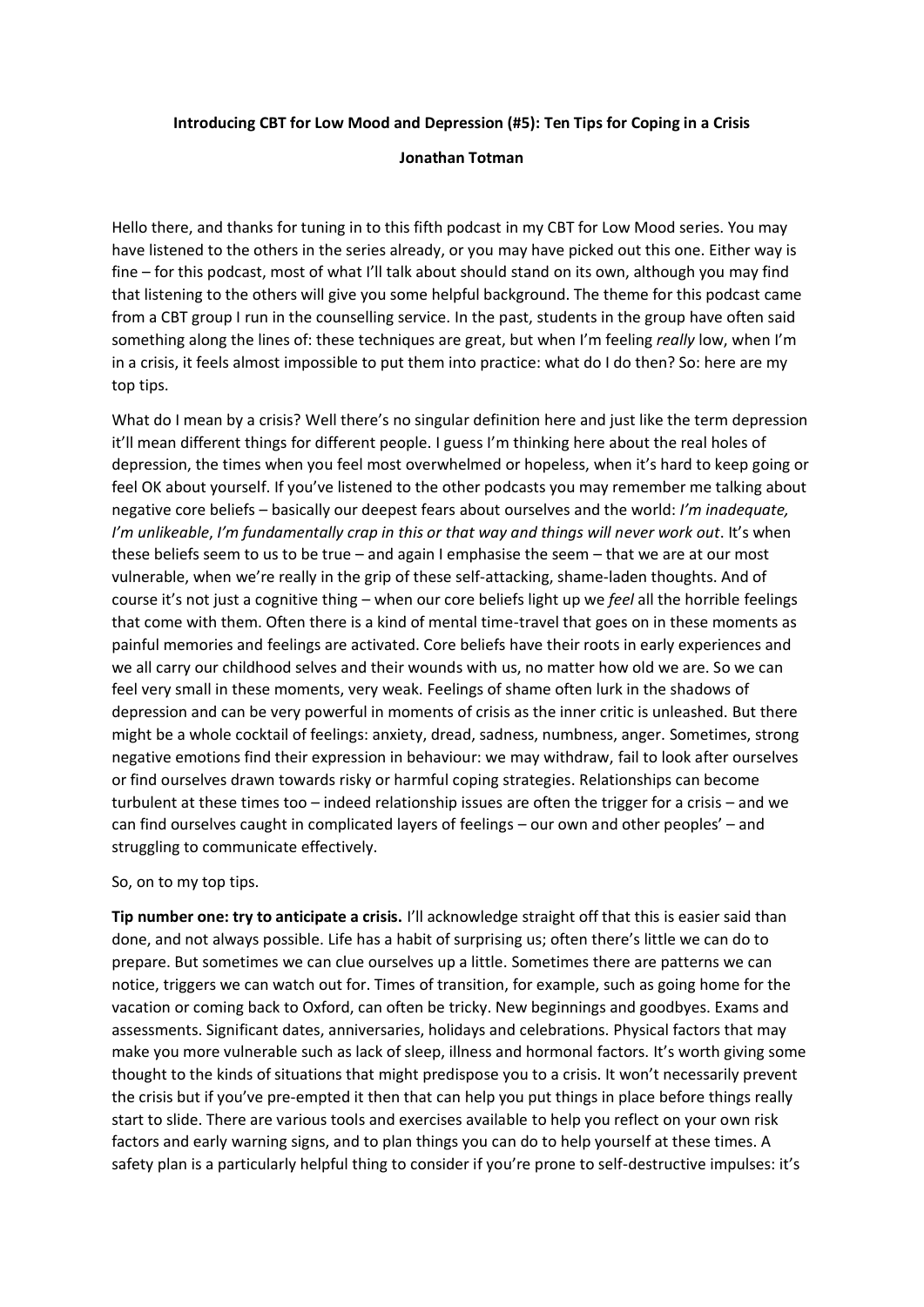basically a note to yourself which sets out all the things you can do to look after and keep your future-self safe when that future self may be less able to think these things through in the moment. At the end of the document version of this podcast I've listed a number of useful links and resources, including a Safety Plan template.

**Tip number 2: Recognise a crisis for a crisis.** You don't have to call it a crisis – you might not like that word, or it might not fit for you in that moment. What I'm getting at here really is the importance of noticing when your mental health needs prioritising, and doing just that. It can be easy to bury your feelings when things get shaky, to resort to avoidant strategies or push yourself to keep on keeping on. Take work, for example. I see a lot of students who get into a habit of over-working despite signs that it's taking its toll. Others fall into a very stuck place with work, struggling to face it and the feelings associated with it. There's no perfect balance, and we're all prone to avoidance, but when it comes to a crisis, this is your body and mind giving you a clear signal: something needs to change. Your usual rules and expectations for yourself may not be workable at the moment. You may need to break some habits. Give yourself permission to listen to your feelings.

**Tip number three: remember that thoughts are thoughts.** This has been a theme in these podcasts and it's that central tenet of CBT: thoughts are not equivalent to facts. Now there may well be very real, factual circumstances that have contributed to a crisis – usually there is some precipitant. But to me, what turns it into a depressive crisis is when the meaning we ascribe to those facts plunges us deeper and deeper into a hole. Maybe it's all your fault, maybe things will never go right for you, maybe you've been kidding yourself all along and you really are a failure – these are the pernicious, depressive thoughts that drag you down. I talked in earlier podcasts about ways of spotting these kinds of thoughts and introduced a couple of techniques to help you loosen their grip on you. The thing is, when you're in crisis mode, it is pretty hard to implement them. The thoughts seem very real – *feel* very real, and your capacity to weigh them up and contemplate different perspectives diminishes. There's a biological effect here: under high levels of stress, the prefrontal cortex – the bit of the brain involved in reasoning, working memory and attention regulation – functions less well, and priority is given to the emotional centre of the brain, the amygdala. So going through some of the more cognitively demanding aspects of CBT is probably going to be tricky. My advice here: even if it's hard to challenge your depressive thoughts, if it's hard to see a different perspective *in that moment*, you can still hold on to the possibility there *might* be another way of thinking. In other words, you don't have to be persuaded of a different viewpoint, you don't even have to know what it might be, you just have to hold onto the possibility there might be one. This is more about a leap of faith than a change in your thinking. But you can come back to those thoughts when you're more able to think clearly – for now, you've just got to get through the crisis.

**Tip number four: focus on behaviour rather than thoughts.** It's often easier to change your behaviour rather than your thinking during a crisis. Not easy – but easier. And this is important because how you behave has a massive impact on how you think and feel. If you act with hatred towards yourself, it reinforces the idea there are hateful things about you. Do your best to act with kindness towards yourself, even if you don't feel that way. I'm not saying that tender, soothing feelings will inevitably follow, but it might just take the edge off more destructive impulses. What do I mean by acting with kindness towards yourself? Well, everyone will have a different version of this. Imagine you are putting together an emotional first aid kit for yourself – what would you want in it? It might be particular songs or books or films or poems. It might be relaxation or meditation exercises, games, people you can reach out to or whose voices you can bring to mind, places you can visualise where you feel safe and comfortable. Take some time to compile this – whether physically or in your mind – and turn to it in a crisis.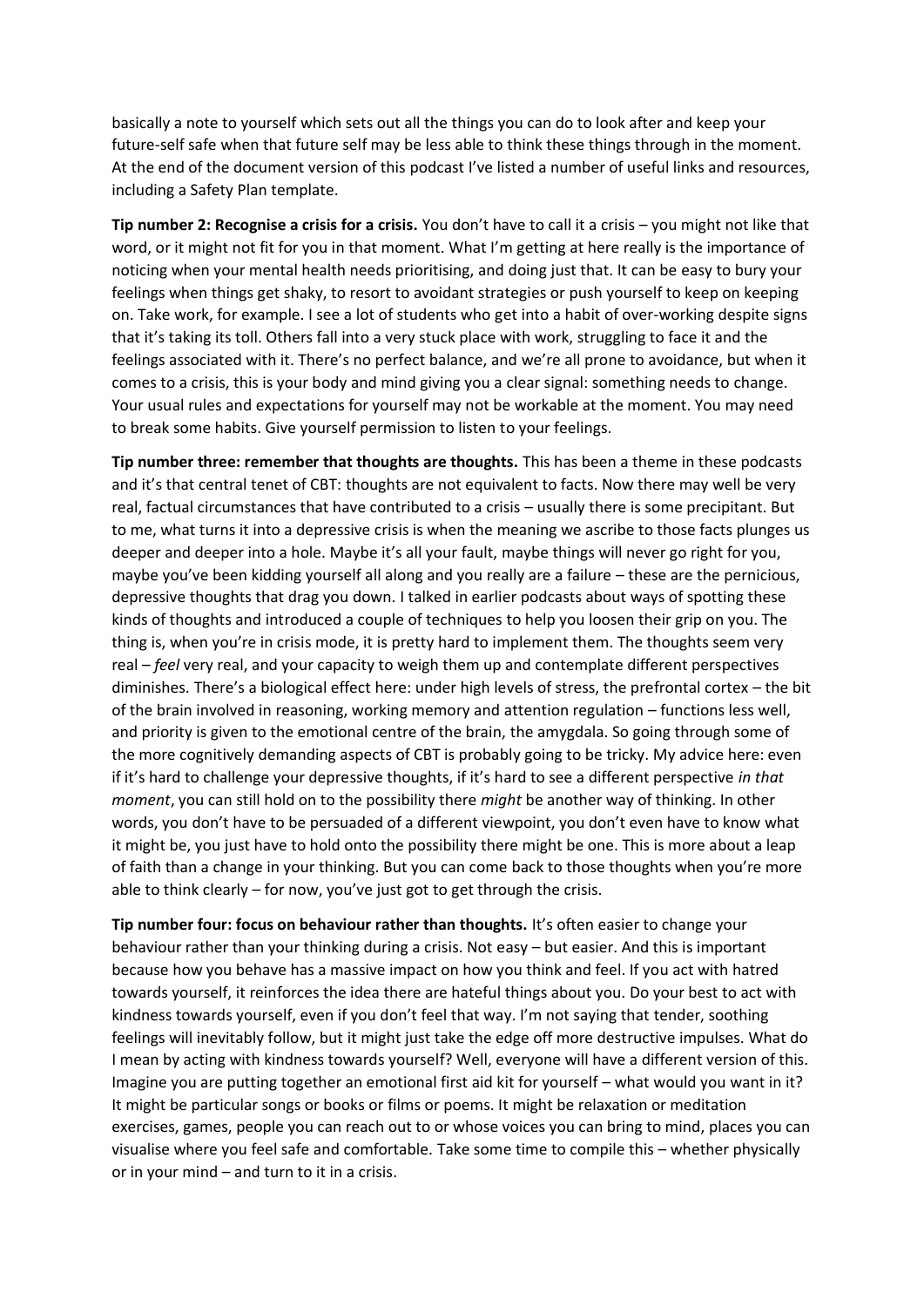**Tip number five: look to your body to turn the emotional temperature down.** This follows on from the last suggestion but I think deserves its own separate point. Emotions are *bodily* experiences as much as they are psychological, and when they run high, there are profound physical consequences. It's easy to forget it, maybe particularly in a place like Oxford where you have to be in your head so much of the time, but we are animals, and we have animal brains and animal bodies. And emotions serve a physiological, adaptive function – they're designed to gear us up for some kind of action. When strong emotions reach a certain pitch, they act as a powerful force for directing our behaviour and thoughts. If you're feeling overwhelmed with emotion, it's often a good idea to try and bring the emotional temperature down a notch or two by soothing your body. Again, there are lots of ways to do this – sometimes sensory distractions work well: getting outside, changing your environment, a walk or run, a shower or bath. Anything that just helps to ease your physiological stress. Equally, when you're feeling very depressed and depleted, perhaps struggling to get out of bed, it can often be really helpful to take some small, concrete steps towards activating yourself: a walk round the quad, tidying your room, preparing a simple meal. Do your best to see to the basics: sleep, food, selfcare and whatnot – it won't necessarily solve things, but neglecting them is almost guaranteed to make things worse.

**Tip number six: remember that healing and growth can come from pain.** In the midst of a crisis this may be had to see, but in my clinical and personal experience often a crisis can be a pivotal moment and the gateway, in time, to important insights or changes. And it may well take time, lots of it. There may be many crises, many setbacks, misfortunes, mistakes, but if you can hang on to the idea that perhaps there is, ultimately, meaning to be found through these experiences and *give* yourself that time, it can provide a powerful anchor in the midst of a storm. One of the things in my own emotional "first aid kit" is the music of Nick Cave. Asked what advice he'd give to his 16-year-old self, Cave acknowledged a wish to protect them from suffering, but went on to say: "my older and more experienced self also knows that the painful things are often the things that ultimately give substance and meaning to life. My older self knows that life's mistakes are destiny's way of laying the tracks that will bring my younger self to the place where I am at this very moment — the mostly happy place."

**Tip number seven: reach out for support.** No surprise perhaps that this is one of my tips. For a whole myriad of reasons, having support is probably the number one most important thing that's going to help you get through a crisis. It's worth saying though, support can come from lots of different forms and lots of different people. It may be emotional support from a trusted friend or family member. It might be company and distraction – people you enjoying being around, to help dispel some of the mental fog and lighten the mood. Or it might be professional support: a counsellor, a helpline, a GP, or a member of your college welfare team. All of the colleges have designated members of staff whose roles including pastoral and welfare support; if you haven't already done so, check out your college website for details of who this is. Many colleges have on-call Junior Deans who can provide emergency support night or day – just call the porters lodge and they'll arrange this. Your GP is a key port of call for mental as well as physical health and can make onward referrals to mental health services as appropriate. Outside of surgery hours, you can call 111 or, in a life-threatening emergency – for example if you feel worried about keeping yourself safe – you can go the Emergency Department at the John Radcliffe hospital or call 999. Attached to this podcast is a list of these and other contacts.

**Tip number eight: reach for self-compassion.** There's now a whole body of research attesting to the importance of self-compassion for mental health, and a whole therapeutic approach based on it. I just want to mention a particular aspect of it here, which is the capacity it affords us to look beyond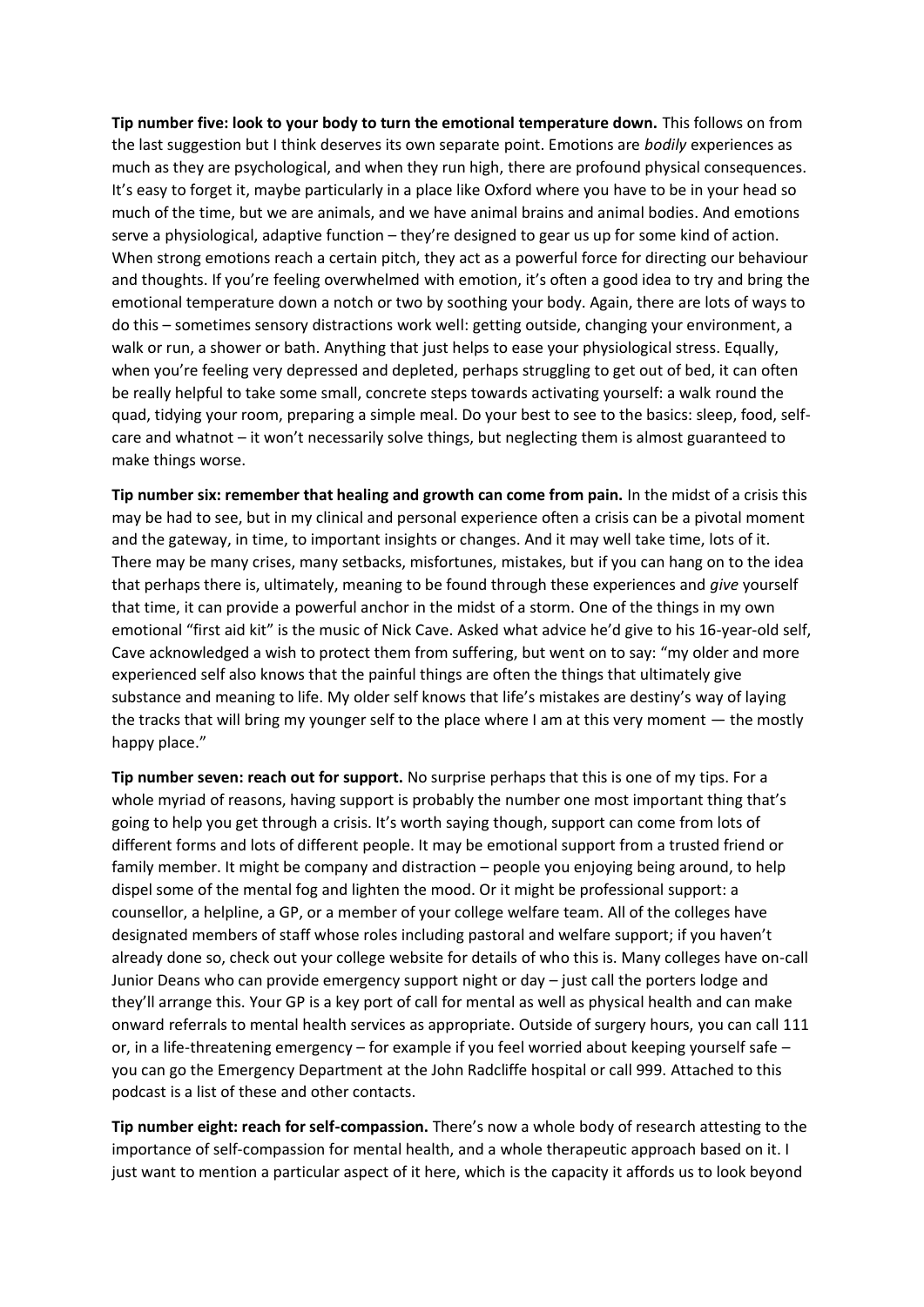and through suffering and shame at our shared and flawed humanity. Dr Kristen Neff has a wonderful website full of resources on self-compassion which I'll link to in the transcript, but I'll just share here a quote from her:

"Things will not always go the way you want them to. You will encounter frustrations, losses will occur, you will make mistakes, bump up against your limitations, fall short of your ideals. This is the human condition, a reality shared by all of us. The more you open your heart to this reality instead of constantly fighting against it, the more you will be able to feel compassion for yourself and all your fellow humans in the experience of life."

**Tip number nine: find what works for you.** This is by no means an exhaustive list. I hope it's given you some ideas, but do pick and choose, depending on what works for you, and find your own way. There is no one right way to cope in a crisis, and just as we all have our own unique vulnerabilities we all have our own unique sets of needs and coping strategies. Invest time in thinking about what helps you.

**Tip number ten: focus on the here and now.** I like to read this short poem by Lemn Sissay to members of my CBT group which I think says it perfectly:

"How do you do it?" said night

"How do you wake and shine?"

"I keep it simple" said light

"One day at a time"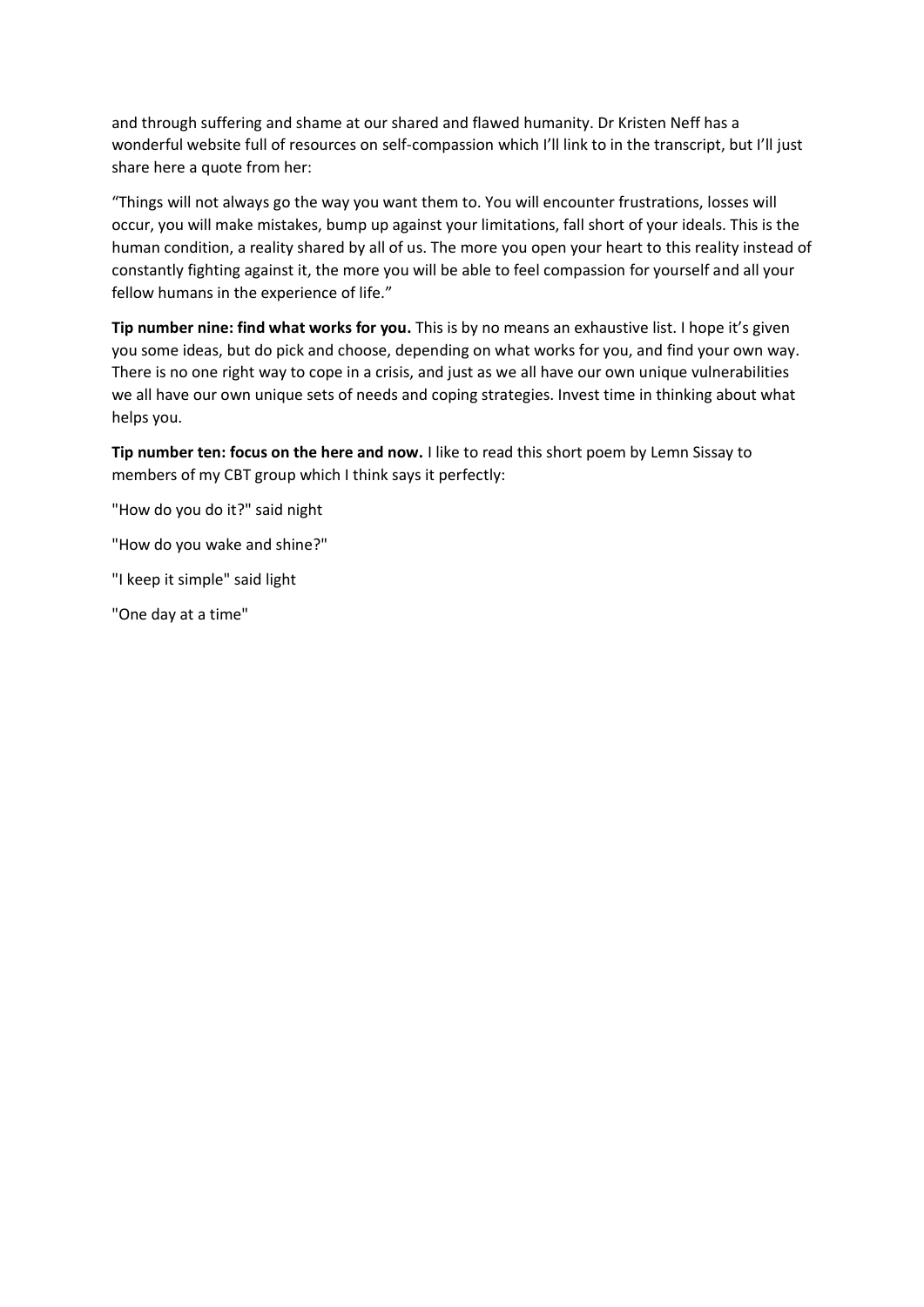# **Useful Links and Resources**

**Students against Depression**:<https://www.studentsagainstdepression.org/> - lots of selfhelp materials including a Safety Plan template (see the Self Help page)

**Dr Kiristen Neff's website**: [https://self-compassion.org/guided-self-compassion](https://self-compassion.org/guided-self-compassion-meditations-mp3-2/)[meditations-mp3-2/](https://self-compassion.org/guided-self-compassion-meditations-mp3-2/) - lots of resources including guided exercises on self compassion.

### **University Counselling Service Self-Help Resources:**

<https://www.ox.ac.uk/students/welfare/counselling/self-help> (see the Mental Health section in particular for more useful links)

# **Points of Contact**

**Emergency Services:** Call 999 or go to Accident & Emergency (A&E) if you are at immediate risk e.g. if you are having suicidal thoughts and believe you might act on them imminently. The nearest A&E in Oxford is at the John Radcliffe Hospital: Headley Way, Headington, Oxford, OX3 9DU. See weblink for Emergency Department of Psychiatry: **[https://www.oxfordhealth.nhs.uk/wp-content/uploads/2014/10/AM-075.15-Emergency-](https://www.oxfordhealth.nhs.uk/wp-content/uploads/2014/10/AM-075.15-Emergency-Department-Psychiatry-Service.pdf)[Department-Psychiatry-Service.pdf](https://www.oxfordhealth.nhs.uk/wp-content/uploads/2014/10/AM-075.15-Emergency-Department-Psychiatry-Service.pdf)**

**Your GP:** Your GP is a point of contact for mental as well as physical health and can make referrals to specialist services where appropriate. See your college website if you're not sure which surgery you're connected to.

**111:** Call 111 if you need medical help quickly but there is not an immediate risk, or if you are unable to contact your GP surgery (e.g. due to its being out-of-hours). As well as physical health advice, this is a source of round the clock, non-emergency advice on accessing mental health support. [\(https://www.oxfordhealth.nhs.uk/news/mental-health-helpline-moving-to](https://www.oxfordhealth.nhs.uk/news/mental-health-helpline-moving-to-nhs-111/)[nhs-111/\)](https://www.oxfordhealth.nhs.uk/news/mental-health-helpline-moving-to-nhs-111/)

**[Safe Haven:](https://www.oxfordshiremind.org.uk/the-oxford-safe-haven/)** A late night safe space for people experiencing mental health crisis (run in partnership with Mind). Open 6pm – 10pm Friday, Saturday, Sunday and Monday. You can self-refer on the night from 5pm by calling 01865 903037 or email: [oxonsafehaven@oxfordhealth.nhs.uk](mailto:oxonsafehaven@oxfordhealth.nhs.uk)

# **College Support**

**Your College Welfare Team:** Every college has its own setup but this may include a Wellbeing Adviser, Welfare Officer or Dean, Chaplain, Nurse and others. Check your college website if you're not sure who to contact.

**Your College Lodge:** The porters can also help you access support within college. If you need urgent support outside of normal working hours, they will be able to alert an on-call Junior Dean who can help you access appropriate support.